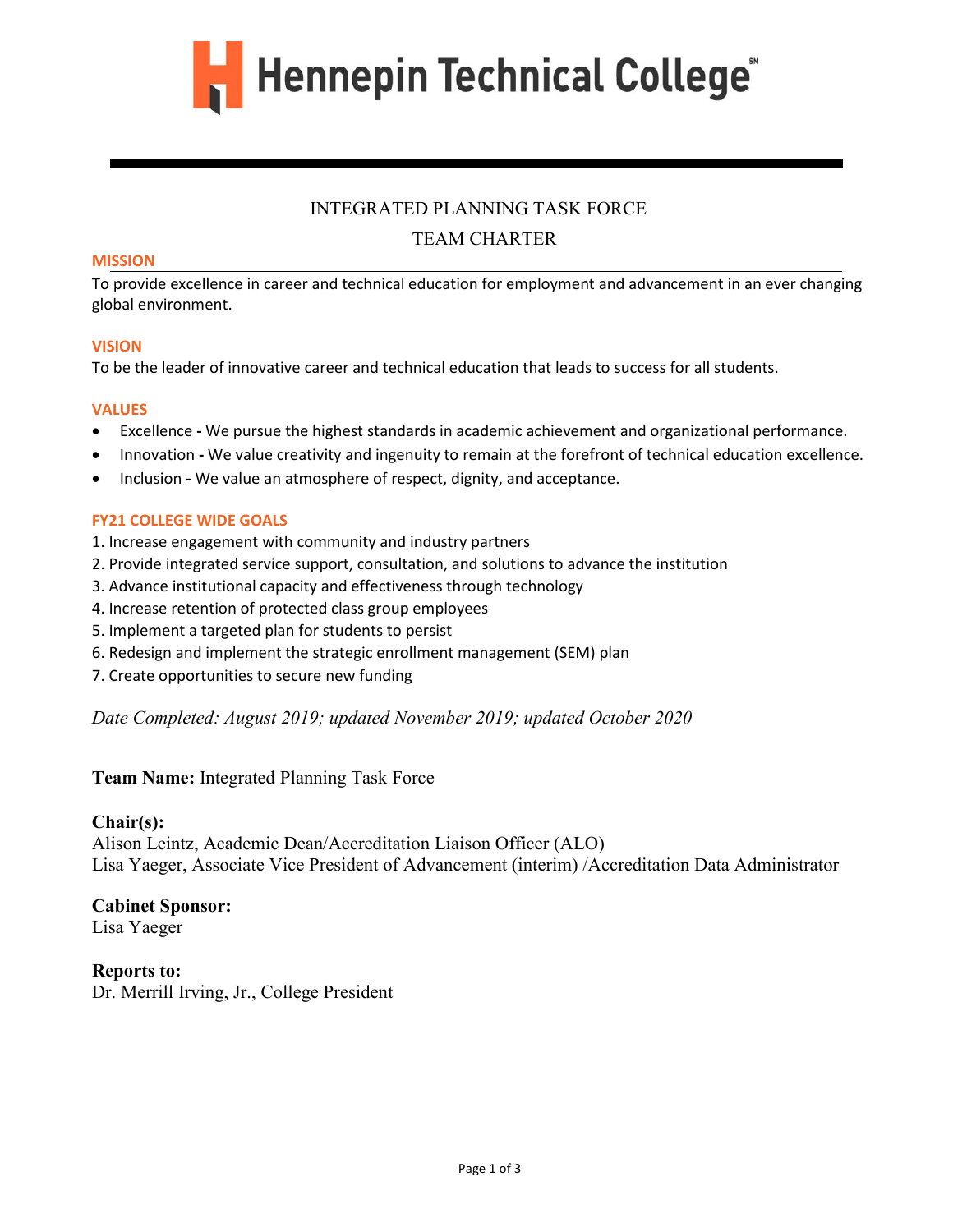

# **Membership:**

| <b>HLC Criterion Team</b> | <b>First Name</b> | <b>Last Name</b> | <b>Position Title</b>                                                           |
|---------------------------|-------------------|------------------|---------------------------------------------------------------------------------|
| Criterion 1               | Lisa              | Yaeger           | Associate Vice President of<br>Advancement/ Accreditation Data<br>Administrator |
| Criterion 1               | Jean              | Maierhofer       | Associate Vice President of Equity<br>and Inclusion                             |
| Criterion 2               | Jake              | Johnson          | Academic Affairs Program<br>Coordinator                                         |
| Criterion 2               | Dan               | Weishaar         | Faculty: Marine, Motorsports &<br><b>Outdoor Power Equipment</b>                |
| Criterion 3               | Alison            | Leintz           | Academic Dean, Accreditation<br>Liaison Officer                                 |
| Criterion 3               | Kerry             | Norling          | <b>Faculty: Communications</b>                                                  |
| Criterion 3               | Jay               | Siedschlaw       | Faculty: Landscape Design &<br>Construction                                     |
| Criterion 4               | Jenessa           | Gerling          | Faculty: Communications                                                         |
| Criterion 4               | Jeff              | Peterson         | <b>Faculty: Business</b>                                                        |
| Criterion 4               | Jeff              | Thorstad         | <b>Faculty: Automation Robotics</b>                                             |
| Criterion 5               | Amy               | Bloedel          | Director of Finance                                                             |
| Criterion 5               | Rich              | Kelly            | CTS Director of Manufacturing,<br>Quality & Productivity                        |
| Criterion 5               | Tim               | Jacobson         | Director of Financial Aid                                                       |

# **Background:**

Hennepin Technical College ("the College") is committed to operational excellence and continuous quality improvement aligned with Higher Learning Commission criteria and in support of the College's mission, vision, and values. In fiscal year 2018, the College launched a 3-year initiative to develop a new college-wide strategic plan to replace its Vision 2020 plan. The strategic planning process consists of three stages and the new strategic plan will become operative on July 1, 2020. In the development of a new strategic plan for 2020, key stakeholders created four strategic directions 1) student success; 2) equity & inclusion; 3) resources; and 4) technology. The Integrated Planning Task Force exists to ensure the work of the institution remains core the College's mission and aligns to System Office metrics and HLC criterion.

# **Purpose:**

The Integrated Planning Task Force will focus on:

- Assisting the College in continuously documenting processes and collecting evidence
- Validating the strength of evidence in alignment with HLC criterion
- Identifying quality improvement projects that advance the College mission, vision, values and strategic outcomes.
- Leading College efforts for assurance arguments and preparation for re-affirmation